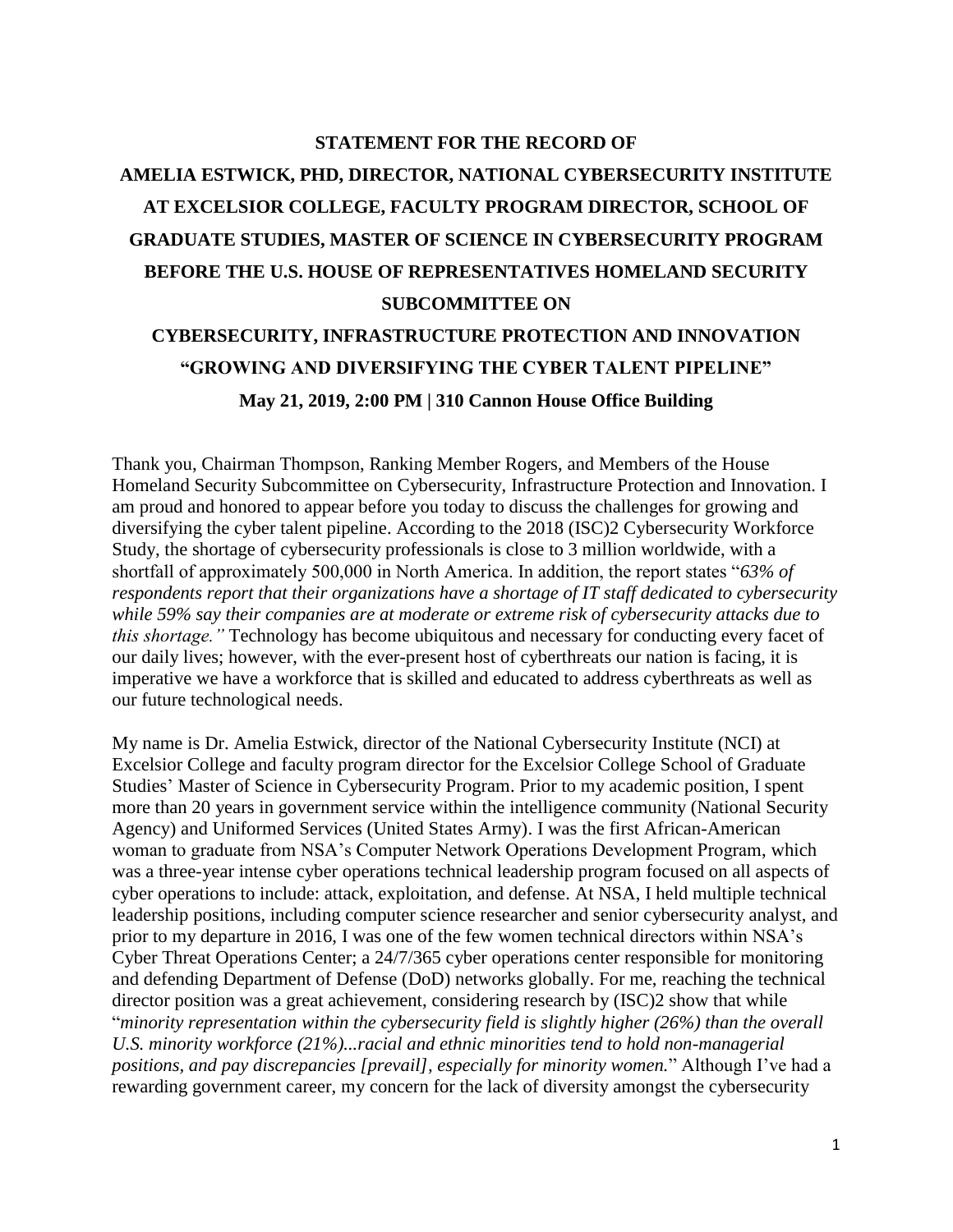workforce ultimately drove me to leave government service and join academia to help with the nation's need to grow and diversify the cybersecurity talent pipeline.

In 2013, I joined Excelsior College as an instructional faculty member and subject matter expert for their graduate cybersecurity courses. In 2016, I decided to join the College full-time as the NCI director and cybersecurity thought leader because I believed in its mission to provide educational opportunities to adult learners through their online programs who live across the United States and internationally. This call to service rang especially close to my heart as a veteran and knowing how important it is to provide educational services to active military members who may be stationed in remote locations. In 2014, NCI was established as an academic, training, and research center dedicated to assisting government, industry, military, and academic sectors meet the challenges in cybersecurity policy, technology and education. In addition, as part of its continuous efforts to build the cybersecurity workforce and influence an informed leadership base that implements cutting-edge cybersecurity policy, NCI launched its Initiative for Women in Cybersecurity (NCI's IWICS). As the director of NCI, I have been instrumental in collaborating with organizations, such as Women in Cybersecurity (WiCyS) and the International Consortium of Minority Cybersecurity Professionals (ICMCP) to promote activities focused on recruiting, retaining, and advancing women and minorities in cybersecurity.

#### **Cybersecurity Across the Academic Curriculum**

In March 2018, the Journal of The Colloquium for Information System Security Education (CISSE) published an article "What Constitutes Core in a Cyber Security Curriculum?" which discussed how expansive the cybersecurity field is and stressed the importance of academic institutions taking a multidisciplinary approach to teaching cybersecurity concepts. Cybersecurity curricula was originally rooted in computer science and technology programs; however, the operationalization of cybersecurity in our digital society has necessitated the expansion of a multidisciplinary curricula throughout the academic landscape. This expansion has impacted all disciplines to include business, law, health, and finance.

Cybersecurity's multidisciplinary approach is further supported by the National Information Assurance (IA) Education and Training Programs (NIETP), which manages the National Centers of Academic Excellence (CAE) programs designated by NSA and the Department of Homeland Security (DHS). The goal of the CAE program is "*to reduce vulnerability in our national information infrastructure by promoting higher education and research in Cyber Defense (CD) and to produce a growing number of professionals with expertise in CD disciplines"*. U.S. academic institutions whose cybersecurity programs meet the rigorous criteria to be either a CAE in Cybersecurity Defense Education (CDE), Cyber Operations (CO), or Research (R) are given this designation for a specified amount of years (usually five years) and an institution must apply for redesignation before it expires. Institutions with the CAE designation serve as national models for capacity-building of information security programs in higher education, while at the same time strengthening the nation's infrastructure. CAE-designated institutions benefit from internal and external recognition for faculty and graduates, collaboration opportunities with other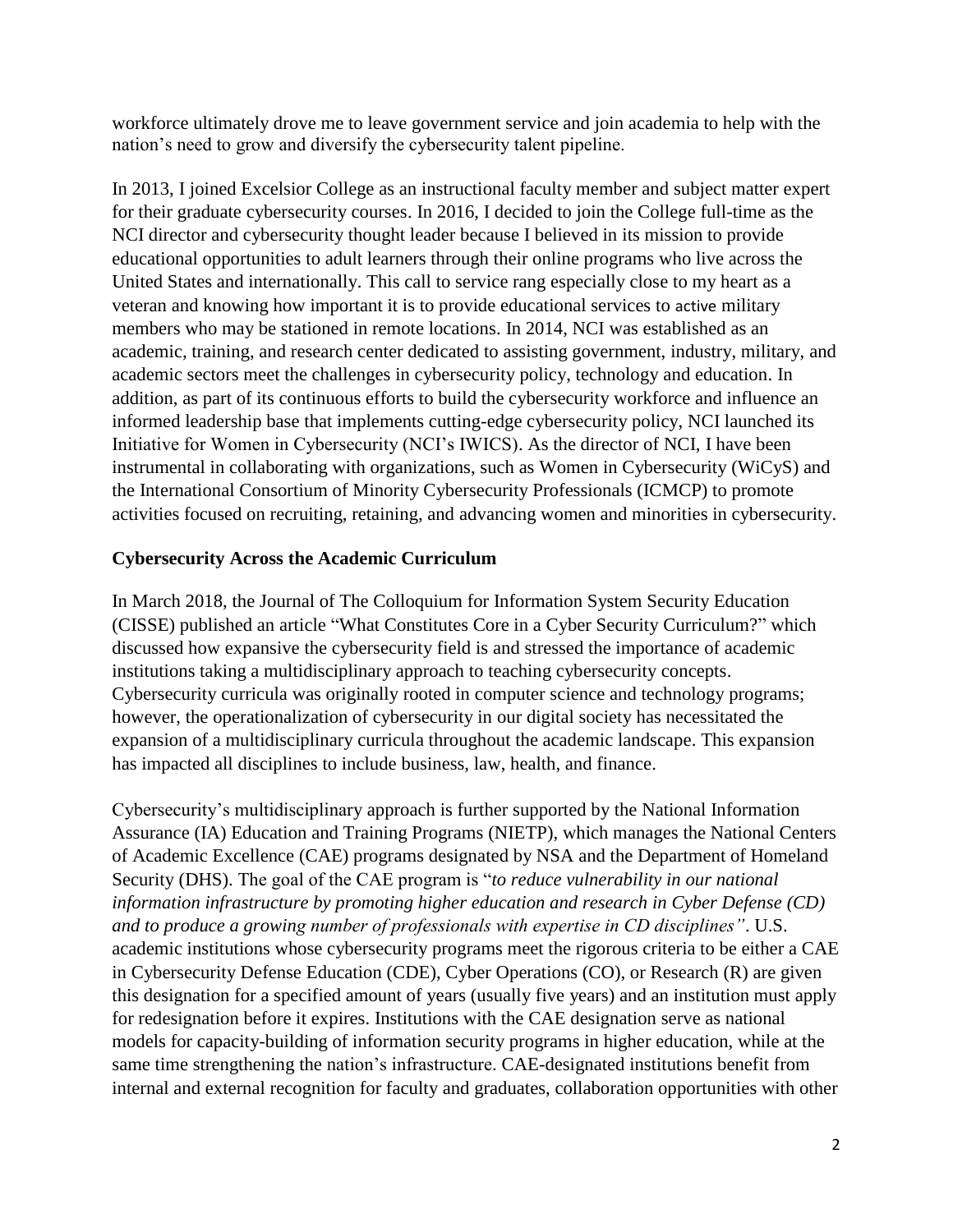CAE-designated institutions, and funding from federal, state, and local organizations. According to the National Centers of Academic Excellence, more than 230 institutions have been granted the CAE-CDE designation, including Excelsior College which was designated as a CAE-CDE in 2014 (and subsequently redesignated in 2019).

Furthermore, a multidisciplinary approach helps to address the recent Executive Order on America's Cybersecurity Workforce, which proposed an *establishment of a cybersecurity rotational assignment program, to serve as a mechanism for knowledge transfer and a development program for cybersecurity practitioners*. Providing educational opportunities along with the rotational assignment program will encourage upskilling/reskilling the current federal and non-federal workforce to meet the demands of the 21st century.

### **The Importance of Partnering with Community Colleges**

According to the American Association of Community Colleges' January 2019 report, students enrolled for credit were 56% women and 38% Hispanic/black. Comparing this to the current demographic statistic from a 2019 (ISC)2 Cybersecurity Workforce Study on Women on Cybersecurity, women make up 24% of the cybersecurity workforce; therefore, partnering with community colleges to create a cybersecurity career pathway could help to diversify the cyber talent pipeline.

There are great benefits to partnerships between community colleges and four-year colleges that offer online education. Associate degrees are often great pathways to entry-level employment. Working adults can then often leverage their compensation from work and tuition assistance benefits from employers to further their education, and online models provide the flexibility required to continue education while working. Excelsior College partners with more than 100 community colleges across the United States with 26 of these partners designated as a Center of Academic Excellence for two-year programs (CAE2Y). Excelsior works with community colleges to evaluate their programs for transfer credit into our Bachelor of Science in Cybersecurity program and help fill the growing need of cyber professionals. In addition, Excelsior provides peer mentoring for community colleges that are working to become a CAE.

#### **Fostering Public/Private Partnerships**

In 2014, the Office of Personnel Management created the Federal Academic Alliance (FAA) to provide higher education opportunities to the federal workforce at reduced tuition rates to address the government-wide skills gap needs, including the shortages in cybersecurity. Today, OPM endorses 15 colleges and universities, and focuses on providing tuition support to federal employees, and in many case, their partners and adult children.

With the endorsement of the Chief Human Capital Officers (CHCO) Council, OPM began leading this effort to:

1. Address current federal-wide and agency-specific skills gaps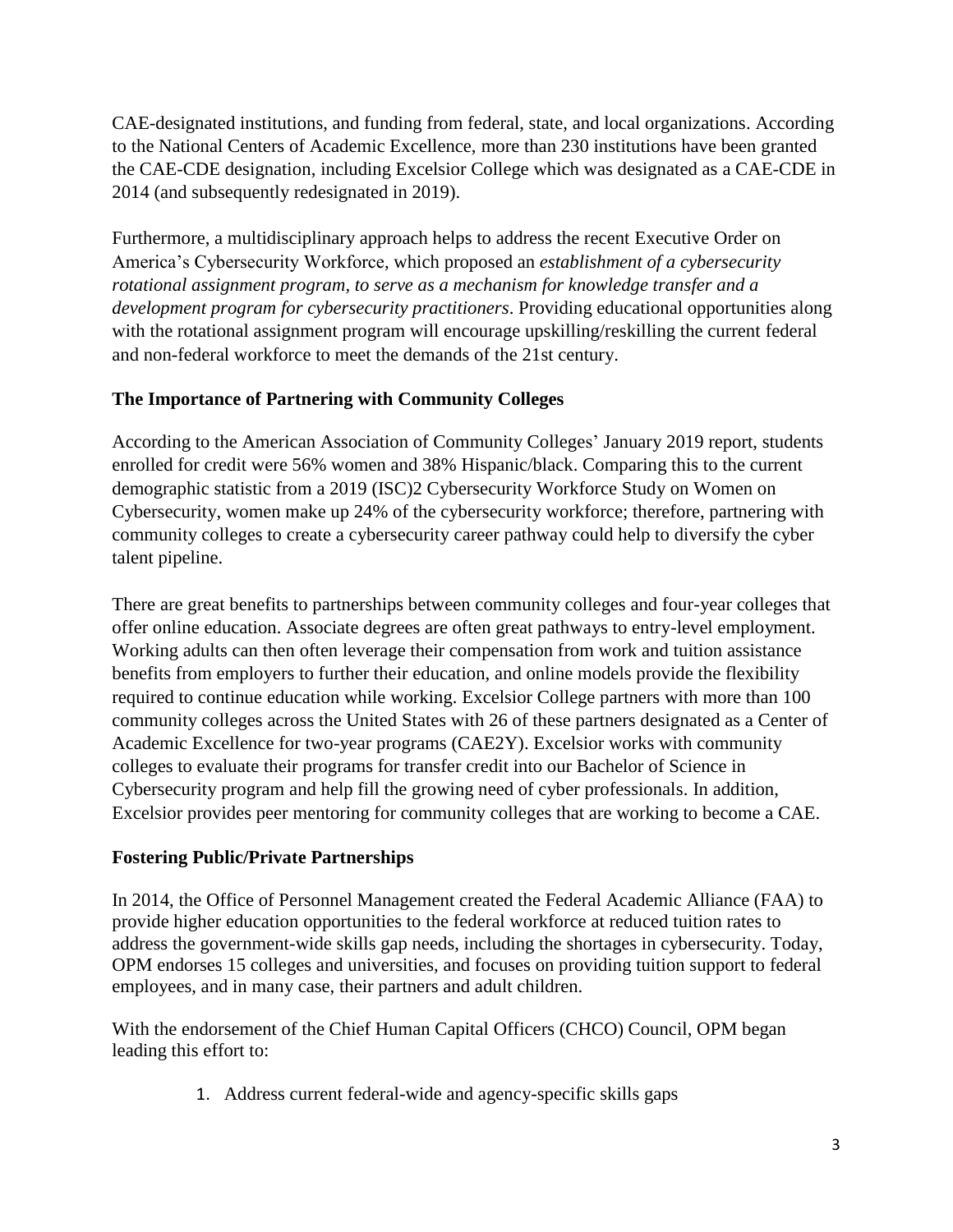- 2. Support career development for federal employees
- 3. Provide greater opportunities for federal employees to obtain college degrees, certificates, and/or college credits
- 4. Provide this opportunity with colleges and universities that offer an online component to address our worldwide workforce
- 5. Provide current college students with a greater understanding of the federal government

Colleges and universities that make up the FAA, such as Excelsior College, are vetted by OPM to ensure they meet mission critical occupational needs; are in good standing; are not-for-profit; and are regionally accredited. Most FAA member institutions offer cybersecurity and/or information technology certificates and degrees (undergraduate and graduate) to help fill federal skill gaps. Providing the additional option for certifications helps to support talent development and career advancement opportunities.

#### **Educating Students to Prepare and Protect Our National Critical Infrastructures**

The number of cyber-attacks targeting our nation's critical infrastructures are on the rise. Specifically, in 2013, 59 percent of the attacks against our critical infrastructure were reported in the energy sector (ICS-CERT, 2013). A skilled and educated workforce is an essential component in improving the security posture of our critical infrastructure. The security program of the nuclear sector is regulated by the federal government with governance under the U.S Nuclear Regulatory Commission (NRC). In addition to being competent in cybersecurity, professionals working in the nuclear and energy industries need to be aware of specific standards, requirements, and unique cyber threats.

Excelsior College has a long history of meeting the educational needs of the nuclear workforce through innovative educational solutions. In 2014, a degree program was created to address cyber security challenges facing the nuclear industry. Cybersecurity professionals in the nuclear sector require a broad range of technical skills; however, few college programs currently exist at the baccalaureate level to assure that these professionals have the unique skill sets and knowledge domains needed to protect facilities and our national security. Additionally, the critical and practical nature of nuclear and energy sectors calls for enhanced simulation-based learning to be developed. Due to Excelsior's innovative program, in June 2018, Excelsior College received a Department of Energy Nuclear Energy University Programs (DOE-NEUP) grant to purchase a web-based pressurized water reactor simulator for use in the nuclear engineering technology program. The **~\$250K grant** provides funding to:

- support plant simulation to enhance student achievement of higher cognitive learning outcomes through "learning by doing,"
- provide the ability to evaluate and analyze technical information during "dynamic" situations
- enhance our student's experiential learning activities, and by doing so, enhance the student's ability to meet industry needs
- enable students to advance their understanding of key theories and concepts in the nuclear technology field to better protect against cyber threats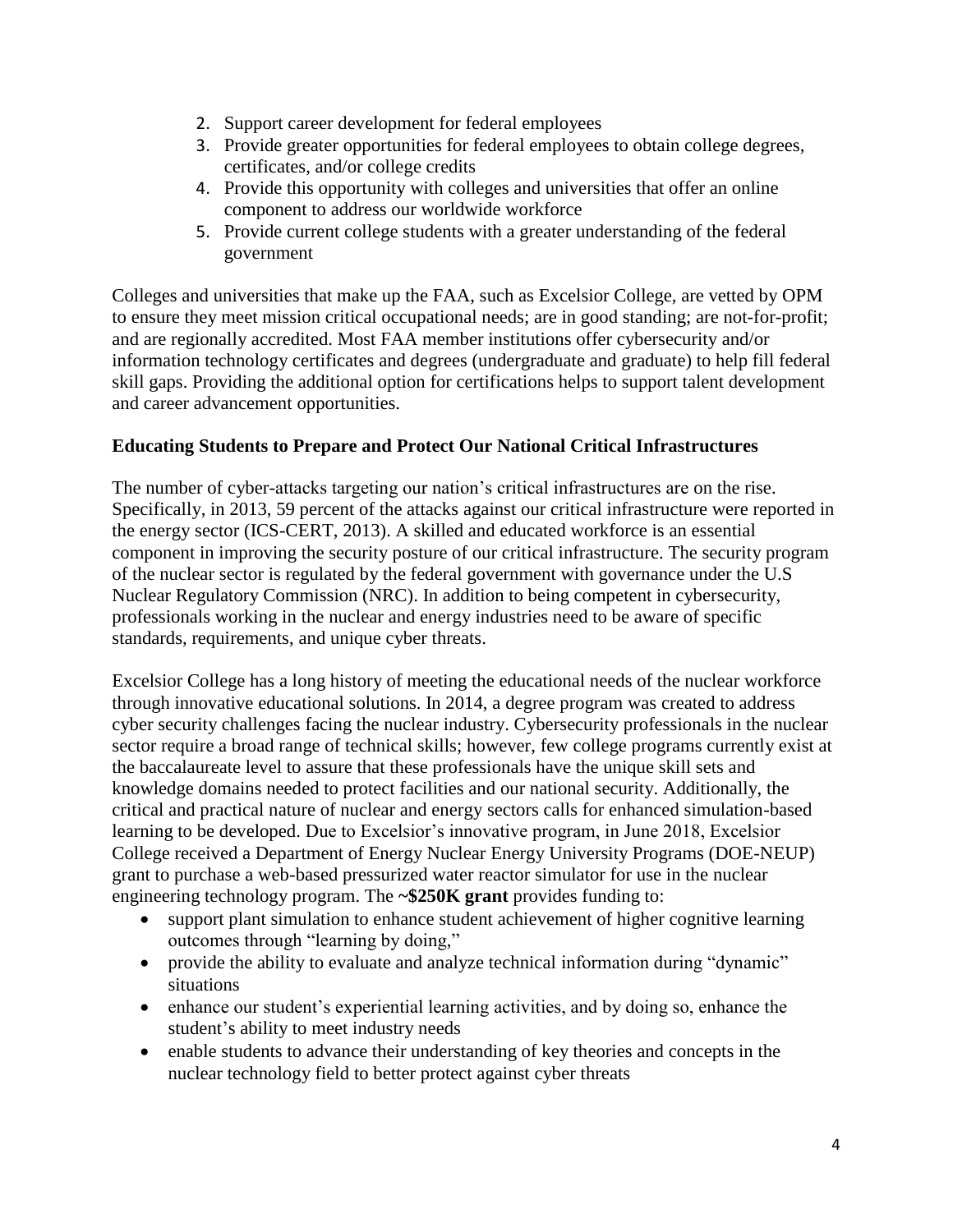The value of government funding to support the development of these lab-based activities means without such support, higher education institutions might not be able to adopt this important technology. Therefore, there is an increasing need to expand government funding of experiential learning, especially in an online environment, where skills shortages in cybersecurity can only be filled by shifting people from one industry/occupation to cybersecurity fields.

Excelsior works closely with RCNET (Regional Center for Nuclear Education and Training) to partner community colleges and corporations to further advance the integration of cybersecurity measures within the energy field with the support of the National Science Foundation's Advanced Technological Education (ATE) program. These programs implemented at the College directly address the President's Executive Order (EO) 13800 on Strengthening the Cybersecurity of Federal Networks and Critical Infrastructure as well as EO on America's Cybersecurity Workforce to identify and evaluate skills gaps for federal and non-federal cybersecurity personnel with an emphasis on protecting our nation's critical infrastructures.

#### **Addressing K–12 Cybersecurity Education**

According to Education Superhighway's 2018 State of the States report, "*40.7 million more students have high-speed broadband in their classrooms*." With more than 44 million students connected to the Internet since 2013, this means "*98% of school districts can take advantage of digital learning*." This is an impressive number for schools that can provide digital learning for their students in addition to integrating technology into the classroom as schools become increasingly reliant on technology and sophisticated IT systems for teaching, learning, and school operations. If you consider millions of mobile PCs (such as notebooks/Macs, netbooks, tablets, and Chromebooks) are being purchased by U.S. K–12 schools every year, think about the challenges these schools face trying to secure this infrastructure against cyber threats; a daunting prospect for any school district to counter. Programs to educate the K–12 ecosystem are important not only because there's a need to protect these resources, but also this demographic represents the next generation of cybersecurity professionals.

One program addressing the K–12 population is the NSA/National Science Foundation (NSF) GenCyber Program. The GenCyber program provides summer cybersecurity camp experiences for students and teachers at the K–12 level. "*The goals of the program are to increase interest in cybersecurity careers and diversity in the cybersecurity workforce of the nation, help all students understand correct and safe online behavior and how they can be good digital citizens, and improve teaching methods for delivery of cybersecurity content in K–12 curricula. GenCyber is providing a solution to the nation's shortfall of skilled cybersecurity professionals by ensuring that enough young people are inspired to direct their talents in this area, which is critical to the future of our country's national and economic security as we become even more reliant on cyber-based technology in every aspect of our daily lives*."

In 2018, Excelsior College partnered with two Boards of Cooperative Education Services (BOCES) serving 46 districts with a combined population of more than 80,000 students throughout New York State's Capital Region to offer one teacher camp for middle and high school educators. The GenCyber **~\$100K** grant provided Excelsior College and BOCES an opportunity to offer the first GenCyber cybersecurity camp in the New York State Capital Region. The camp taught 30 middle and high school educators from different disciplines and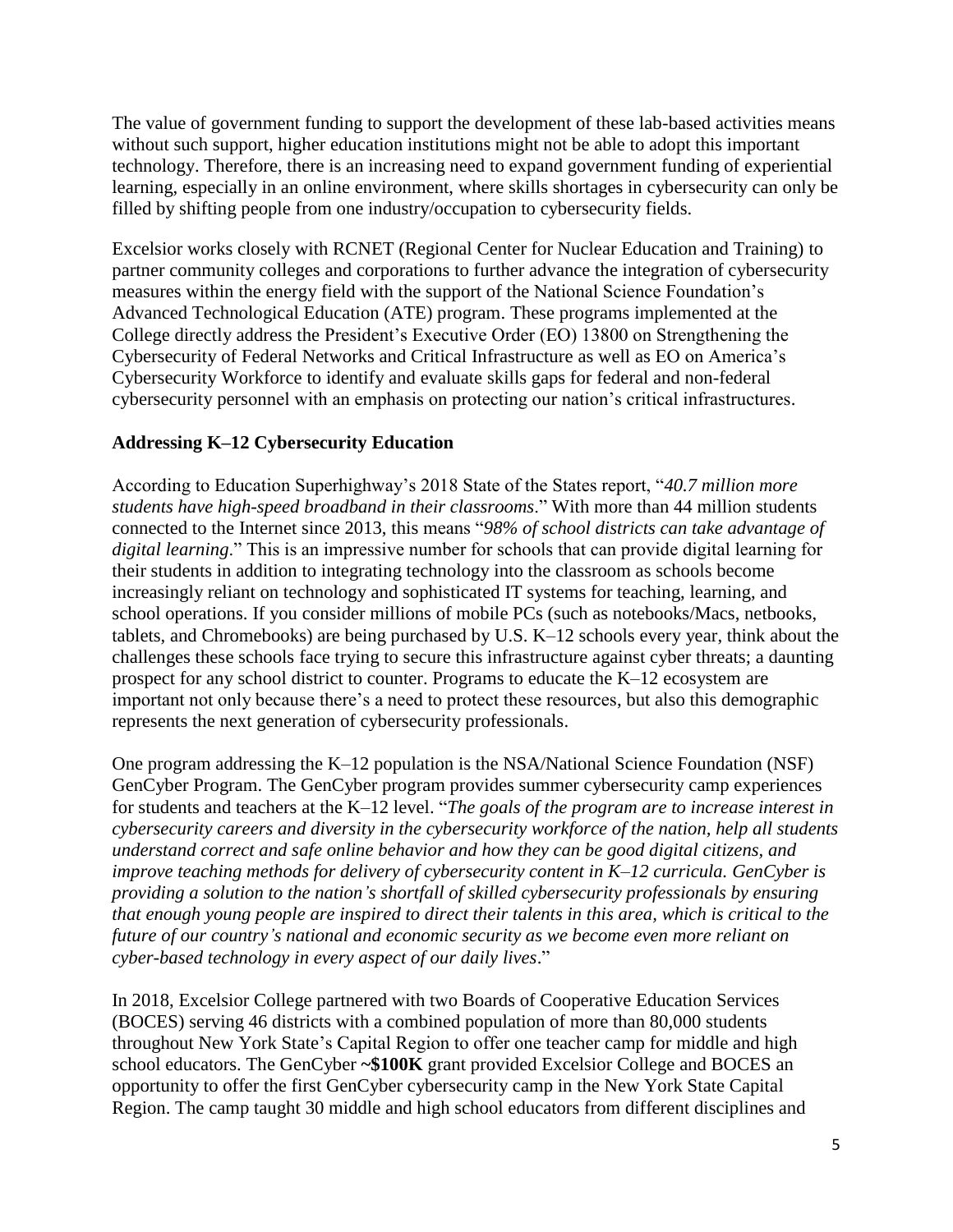diverse populations about foundational cybersecurity concepts. GenCyber programs support the President's EO on America's Cybersecurity Workforce on developing and implementing educational programs for K–12 which is proposing to reward an annual Presidential Cybersecurity Education Award to elementary and secondary school educators who best instill skills, knowledge, and passion with respect to cybersecurity and cybersecurity-related subjects.

#### **Expanding Opportunities for Experiential Learning**

One of the keys to cybersecurity education is ensuring students are prepared upon graduation with practical, hands-on skills. Employers need employees with competencies that are directly related to the threats they encounter within their organizations. Opportunities for experiential learning allows the student to not only gain real-world experiences but also the ability to reflect on those experiences and build on their knowledge is important for reskilling/upskilling cybersecurity professionals. Some examples of experiential learning are:

#### *Cyber Competitions/Capture-the-Flag (CTFs)/Cyber Ranges*

Cyber competitions originated from cyber defense exercises that were traditionally designed by the U.S. military service. Over the years, cyber competitions or CTFs have become increasingly popular for students to partake in to assess their competencies and skills. The challenges are designed to replicate the type of threats that are prevalent in the workplace and participants compete with other college teams to identify and capture flags within the exercises. Besides the hands-on experiences, students benefit from each other in acquiring the soft skills that are sometimes lacking in the technical arena, such as: teamwork, leadership, communication, and problem solving which are all crucial skills to have in cybersecurity. The President's EO on America's Cybersecurity Workforce supports a plan to develop "*an annual cybersecurity competition (President's Cup Cybersecurity Competition) for Federal civilian and military employees. The goal of the competition shall be to identify, challenge, and reward the United States Government's best cybersecurity practitioners and teams across offensive and defensive cybersecurity disciplines."* NCI, through our student chapter of the National Cybersecurity Student Association (NCSA), has sponsored Excelsior students for the past four years to compete in cyber competitions; which resulted in several of our teams placing among the top 100 national teams.

#### *Apprenticeships/Internships/Work-Study*

While colleges and universities can and do infuse lab simulations, tabletop exercises, and case studies within their courses, internships (both virtual and in-person) provide opportunities for students to work within the contexts of the real world. As part of these programs, they can get firsthand experience with the issues facing business, government, and nonprofits. This is particularly important for individuals looking to change their career to take advantage of opportunities in cybersecurity. At Excelsior College, we have worked on developing an option for students to complete an internship for credit. By participating in internships, students gain practical work experience that they can use to demonstrate their skills and potential to future employers. For employers hosting interns, there is a potential to increase capacity in the short term and build talent pipelines in the long run. The internship course at Excelsior College is a 15